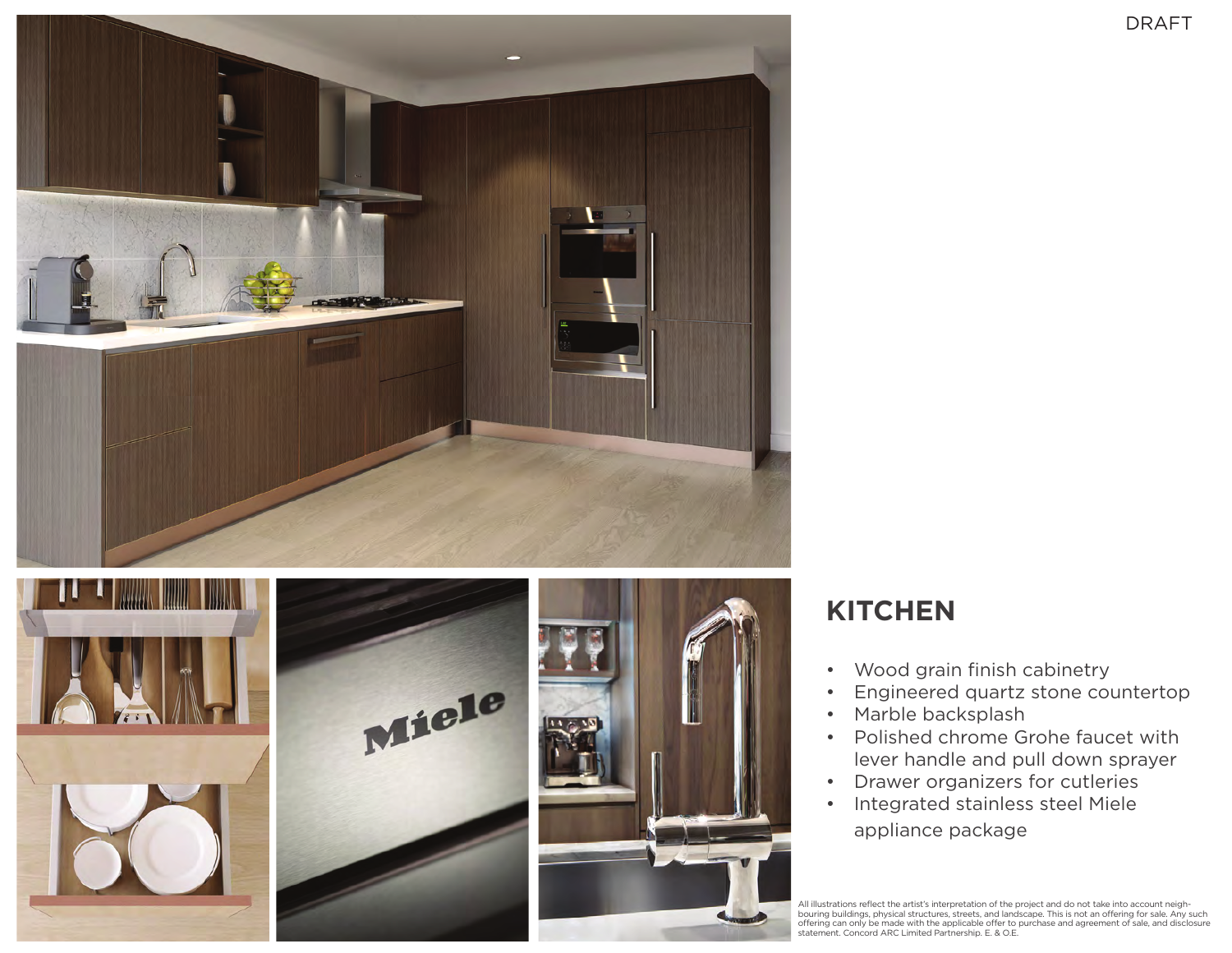

## **BATHROOM**

- • Custom medicine cabinet with mirror, shelves and built-in lighting
- • Wood grain finish vanity cabinet
- • Engineered quartz stone countertop
- • Kohler & Grohe bathroom fixtures
- • Marble flooring and tub/shower surround
- • Tub with marble apron front

All illustrations reflect the artist's interpretation of the project and do not take into account neigh-<br>bouring buildings, physical structures, streets, and landscape. This is not an offering for sale. Any such<br>offering c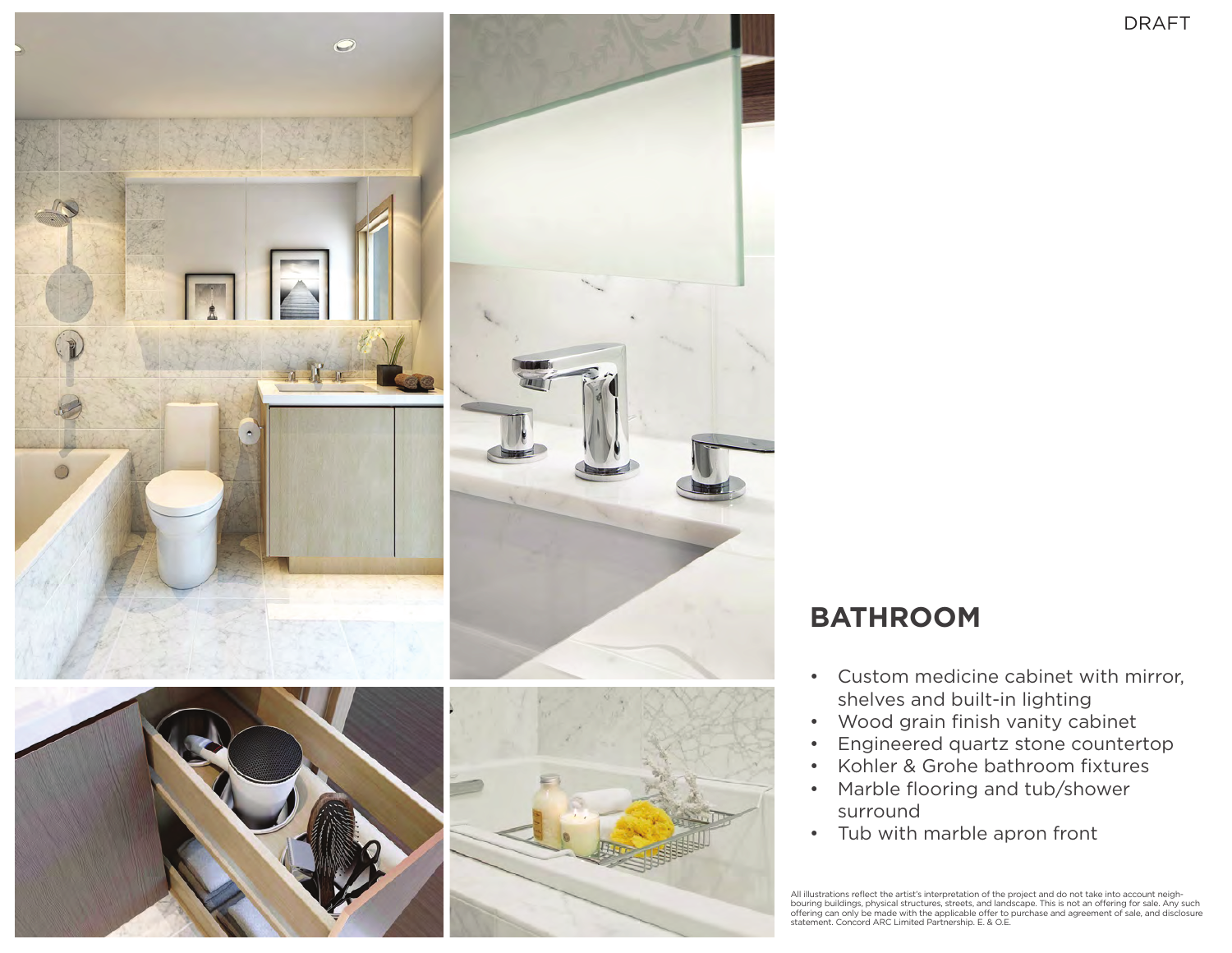

## **CLOSETS**

- Interior suite and closet doors are trimmed with wood grain finish
- • Wood grain finish closet organizer with built-in lighting